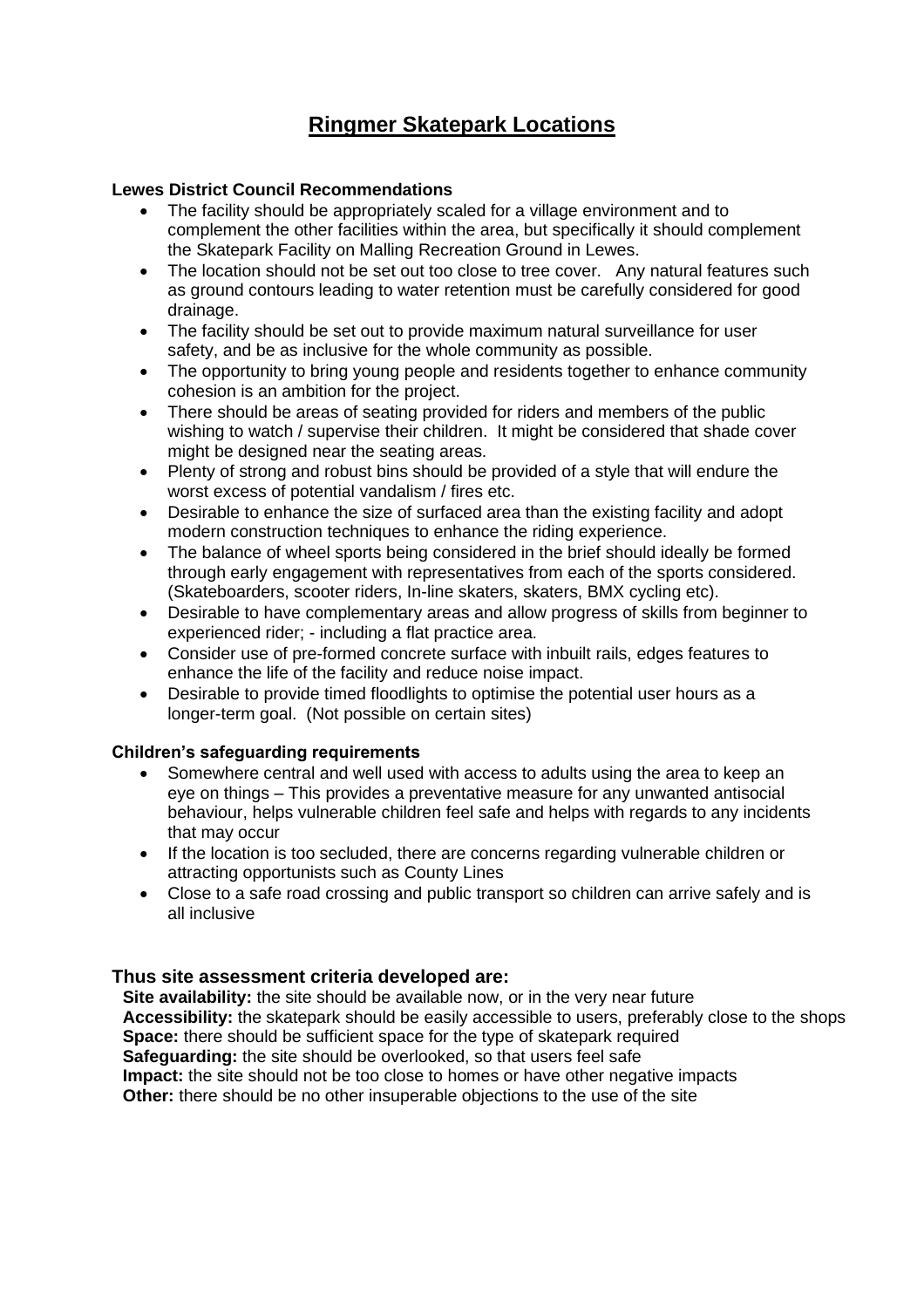# **Candidate sites considered**

## **Village Green, adjacent to existing children's play area**

[owner, lord of the manor; managed by Ringmer PC] **Site availability:** available, subject to owner approval **Accessibility:** good **Space:** yes **Safeguarding:** overlooked **Impact:** nearest homes at Delves Estate (>30m) **Other:** in Conservation area; landscape impact; close to children's play area. The area discussed by the children's play area has now been discounted by Lewes District Council. This leaves the area near Delves house that is viable.

**Conclusion:** put forward for further consideration

## **Fingerpost Field, Broyle Lane**

[owner, Lewes DC; managed by Ringmer PC;] **Site availability:** available, subject to owner approval **Accessibility:** good for Broyleside, less good for Ringmer village residents **Space:** yes **Safeguarding:** overlooking would require Broyle Lane hedge reduction to 1m height **Impact:** nearest homes at Elphick Road, Broyleside Cottages (>30m) **Other:** close to children's play area

**Conclusion:** put forward for further consideration. NOTE: Since writing this report LDC have now confirmed Fingerpost field is available.

## **Anchor Field**

[owned & managed by Ringmer PC, subject to covenants on use] **Site availability:** available (Lewes DC legal advice would not infringe covenants) **Accessibility:** good **Space:** limited **Safeguarding:** overlooked **Impact:** nearest homes Anchor Field close & new development & health centre very close **Other:** easements

**Conclusion:** put forward for further consideration. NOTE: Since writing this report LDC have confirmed this site is NOT available and would not get Lewes Planning support.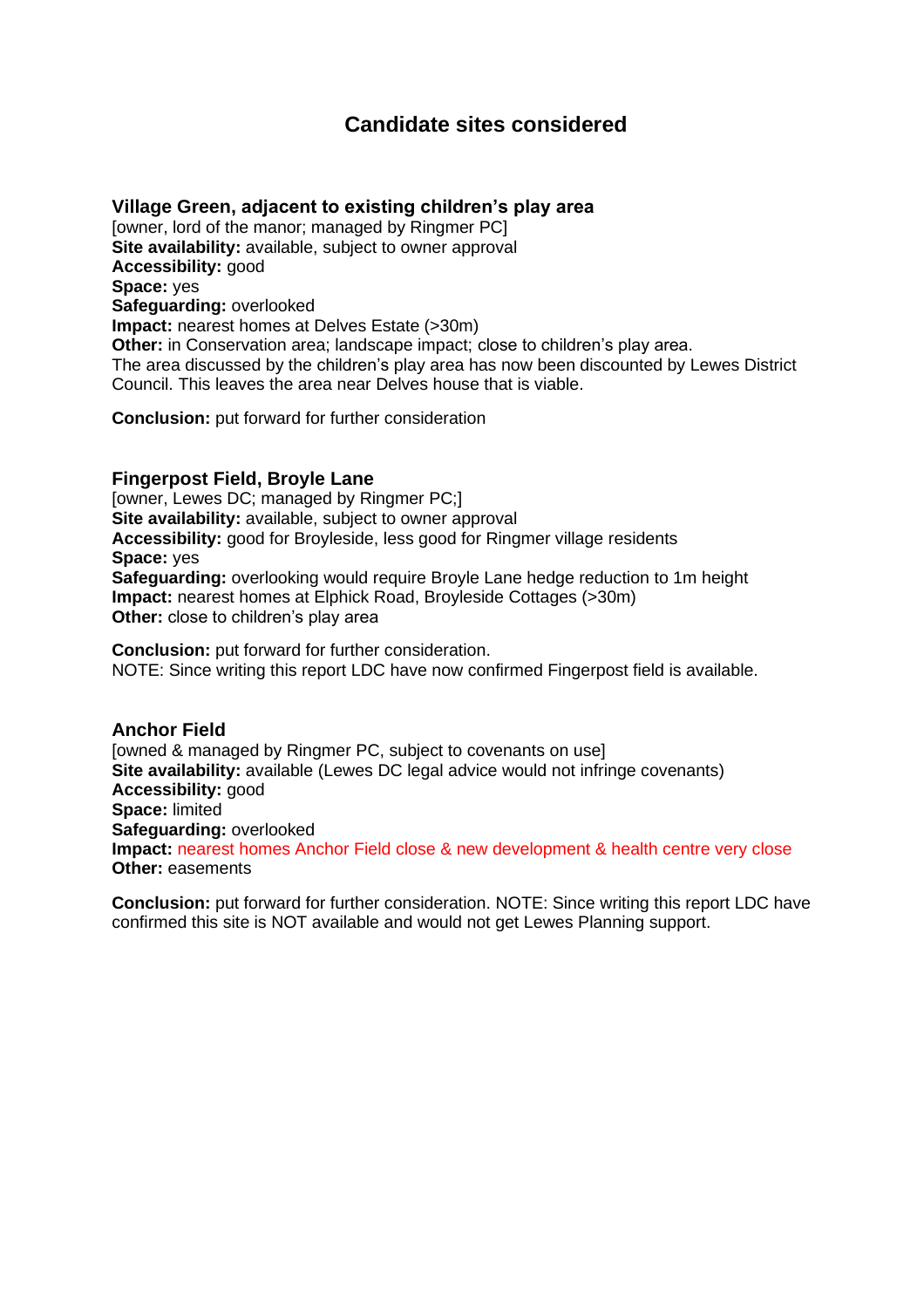## **Village Green, left of entrance to Delves House**

[owner, lord of the manor; managed by Ringmer PC] **Site availability:** available, subject to owner approval **Accessibility:** good **Space:** yes **Safeguarding:** overlooked **Impact:** nearest homes at Delves House West (>30m) **Other:** close to trees; in Conservation area; landscape impact; possible easements

**Conclusion:** Initially ruled out as alternative Village Green site has much lower landscape impact. As the area near the play facilities is now ruled out Council could revisit this site.

#### **Cheyney Field**

[Owned by Cheyney Almshouse Trust, mostly leased to tenants] **Site availability: not available [confirmation by trustees] Accessibility:** good **Space:** yes **Safeguarding:** depends on location within field **Impact:** almshouses, North Road, Green Close, Crockendale Field (>30m), Scout & Bowling Huts **Other:** suitable sites all subject to existing long-term leases

**Conclusion:** Ruled out as not available

#### **Kings Academy (various possible sites)**

[owner: ESCC, long lease to King's Academy] **Site availability:** not available [confirmation by Academy CEO] **Accessibility:** fair **Space:** yes **Safeguarding:** concerning, not overlooked **Impact:** nearest houses Greater Paddock (>30m for most options) **Other:**

**Conclusion:** Ruled out as not available, safeguarding concerning

#### **Rushey Green**

[ownership uncertain, managed by Ringmer PC] **Site availability:** possibly available, but registered common land and s38 procedure arduous and uncertain **Accessibility:** edge of village, near primary school **Space:** probably too small **Safeguarding:** overlooked **Impact:** houses at Rushey Green very close **Other:**

**Conclusion:** Ruled out as too small, too close to housing, registered common land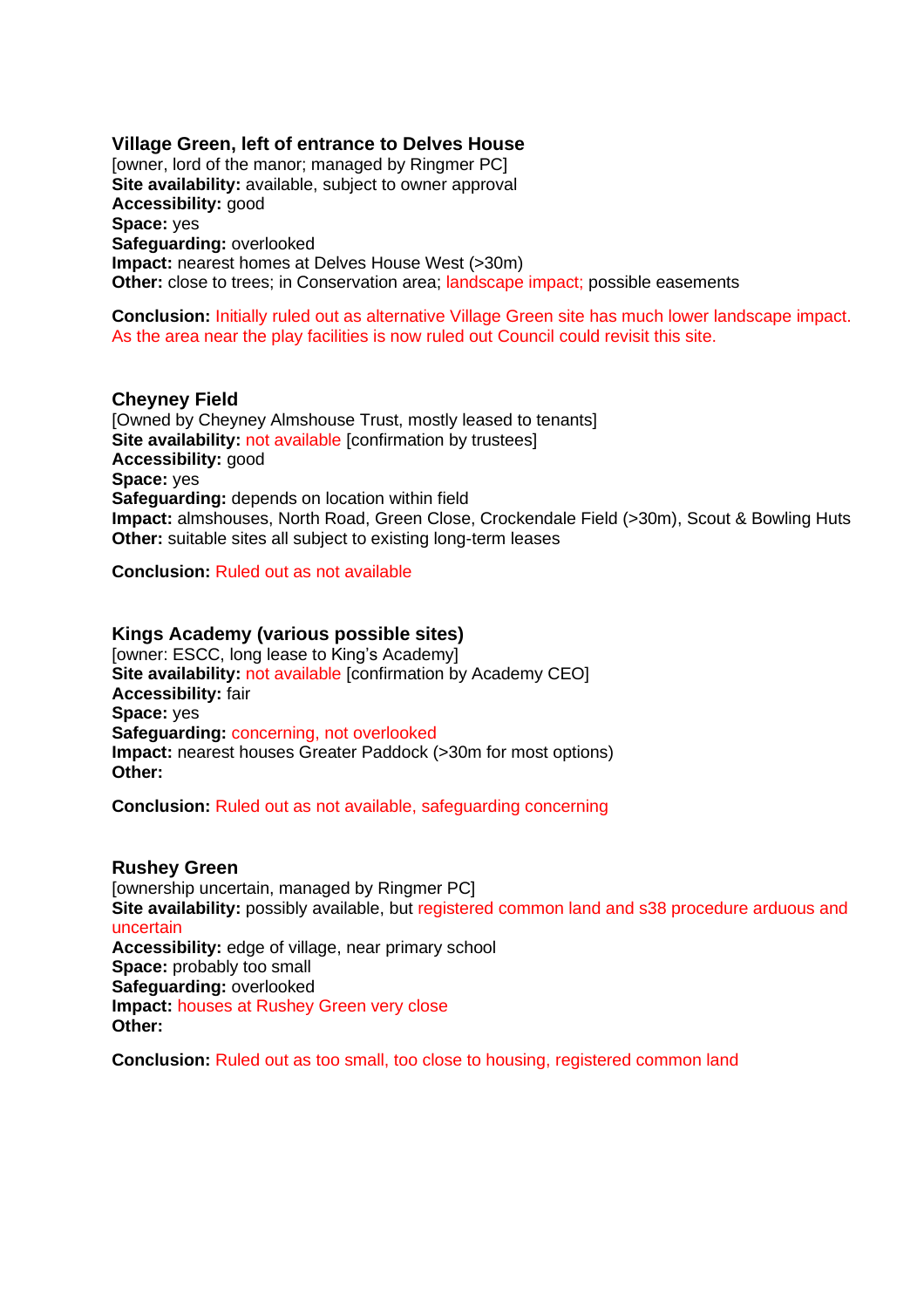### **Green Close green**

[owned and managed by Lewes DC] **Site availability:** uncertain **Accessibility:** good **Space:** probably too small **Safeguarding:** overlooked **Impact:** houses at Green Close very close **Other:** large underground foul sewage storage tank, could not be concreted over

**Conclusion:** Ruled out as undeliverable, too close to housing

#### **Mill Close green, Gote Lane**

[Owned and managed by Lewes DC, amenity area for older residents] **Site availability:** uncertain **Accessibility:** fair **Space:** too small with current layout **Safeguarding:** overlooked **Impact:** bungalows at Mill Close very close **Other:** possible easements

**Conclusion:** Ruled out as too close to housing for older residents who would lose their amenity land

## **Sadlers Way Diamond Jubilee green**

[owned and managed by Ringmer PC] **Site availability:** skatepark incompatible with current use **Accessibility:** poor, edge of village **Space:** too small unless memorial trees removed **Safeguarding:** overlooked **Impact:** Sadlers Way houses very close **Other:** memorial trees

**Conclusion:** Ruled out for reasons above

## **Middleham Close green areas** (two small plots)

[owned & managed by Ringmer PC. **Site availability: Accessibility:** poor, right at one corner of the village **Space:** too small **Safeguarding:** overlooked **Impact:** Middleham Close houses very close **Other:** heavily treed

**Conclusion:** Ruled out for reasons above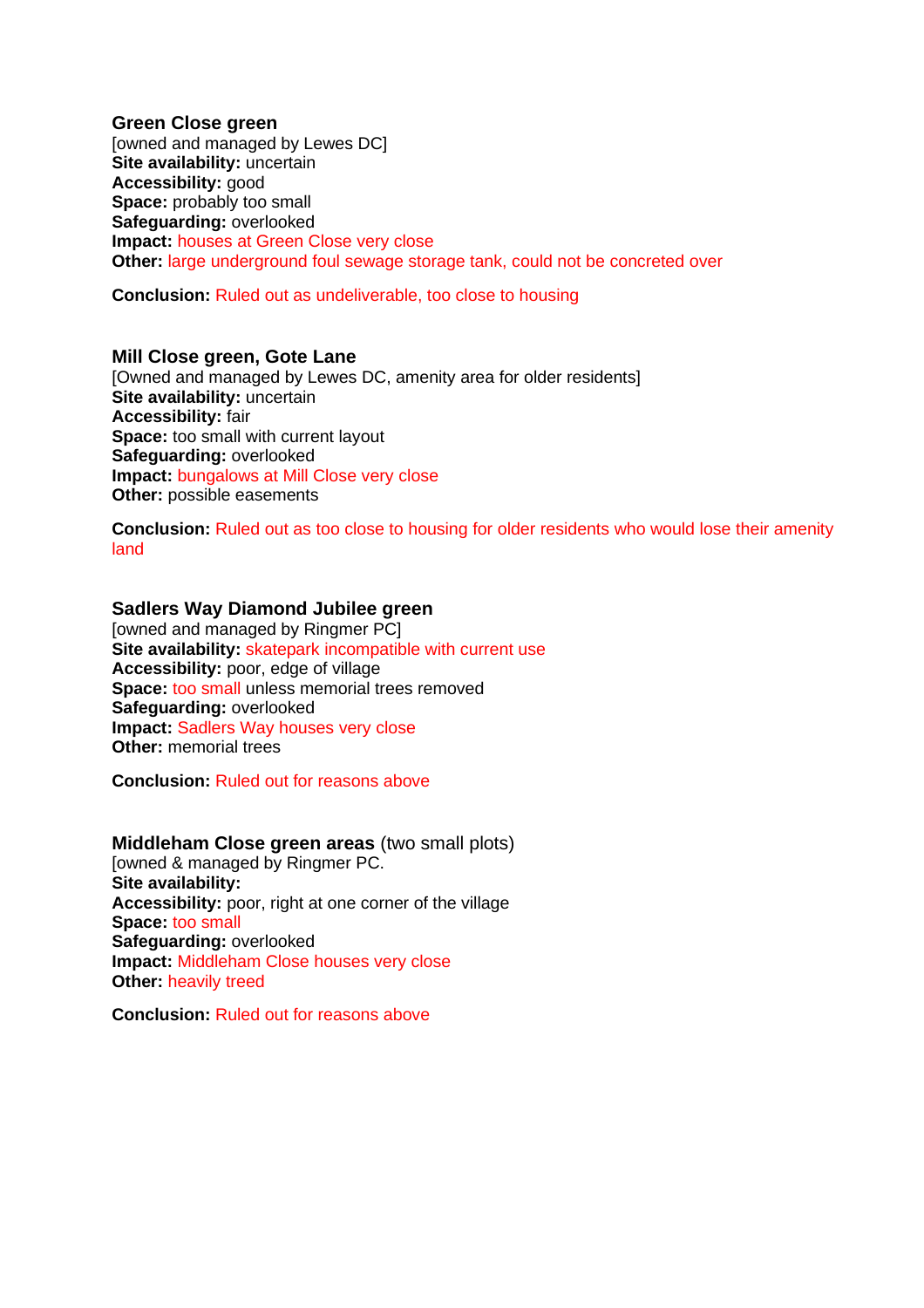**The Forges Green** [between The Forges & Craig Meadows]: [Owned and managed by Forges Residents' Association] **Site availability:** uncertain **Accessibility:** poor, village edge **Space:** too small **Safeguarding:** overlooked **Impact:** Forges houses very close **Other:** possible easements

**Conclusion:** Ruled out for reasons above

## **Broyle Close/Kiln Road** green area

[owned and managed by Lewes DC] **Site availability:** Site allocated for residential development in Local & Neighbourhood Plans **Accessibility:** poor, far end of Broyleside **Space:** probably too small **Safeguarding:** overlooked **Impact:** Kiln Road & Broyle Close houses very close **Other:** possible easements

**Conclusion:** Ruled out for reasons above

## **Children's Play Area, Broyle Lane**

[owned and managed by Ringmer PC] **Site availability:** available **Accessibility:** poor, far end of Broyleside **Space:** probably too small **Safeguarding:** separated from Broyle Lane by trees **Impact:** Broyle Lane houses very close **Other:** surrounded by trees

**Conclusion:** Ruled out for reasons above

## **Land behind Anchor Pub land**

[ownership uncertain, accessible only from Anchor Inn] **Site availability:** uncertain **Accessibility:** site is central, access availability uncertain **Space:** probably too small **Safeguarding:** overlooked from flats above **Impact:** very close to Springett Avenue flats, <30m **Other:** covenant on this land saying no building

**Conclusion:** Ruled out as too close to housing